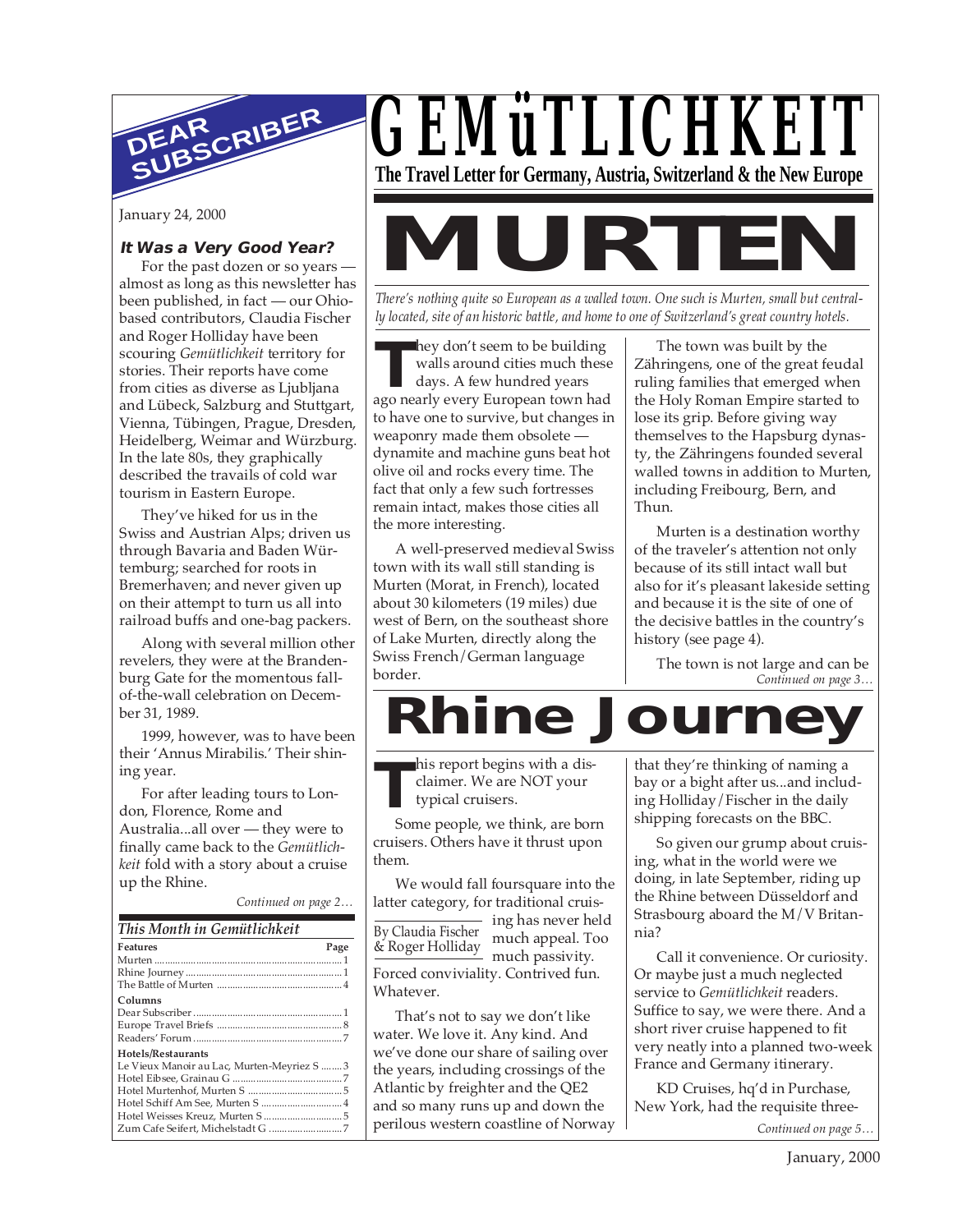#### *DEAR SUBSCRIBER Continued from page 1*

That cruise was followed immediately with two personal millennium challenges: Claudia went off to a two-week intensive Italian language course in Arezzo near Florence; and Roger, the native Londoner, started and finished an 18-day, 180-mile solo walk along the recently completed Thames River Trail.

Missions accomplished, they returned home in late October only to discover their Ohio home had been reduced to a virtual shell of smoke and soot. They were thus forced to spend the last two months of 1999 closeted in a motel with only their loud-snoring black lab, 'Scrumpy,' for company.

They wanted us to pass this on to you in case their Rhine report should sound a bit curmudgeonly. If so, they hope you will take their 'Annus Horibilis' into consideration.

#### **When to Buy Air Tix**

"In order to get the lowest price, when should I buy airline tickets for my summer trip to Europe?," is an oft heard reader question. 'When' is always the tricky part. Wait too long and the prices get high. Buy too early and you may find you could have gotten a better price by waiting for a spring fare sale.

Right now, in late January, our airline sources are reporting strong bookings for travel to Europe, thus reducing the likelihood of spring

can make no guarantees regarding accuracy.

sales. There will, of course, be excellent fares through March 31, and possibly some good deals for travel through May, but for the high season — June through September it's probably prudent to find the best price you can right now. Since *Gemütlichkeit* subscribers are eligible for reduced fares on **Swissair** flights across the Atlantic to most major European cities, that is a good place to begin your search.

#### **Web Site of the Month**

If European auto travel is in your future, there's a new and absolutely essential free Internet service now available at **www.mapblast.com**.

Many readers have probably already used free online interactive mapping services where the user types in a trip's starting point and destination and in a few seconds the computer screen displays a rough route map, step-by-step driving directions, trip mileage and estimated driving time. Recently friends driving from Alameda, CA, to visit us here in Ashland used such a service to plot their trip. When they arrived, the elapsed mileage (375) on their car's odometer was within a half mile of the computer-generated map's estimate. Quite amazing.

Now **Mapblast** is the first to extend its online mapping capabilities to 12 European countries including Germany, Austria, Switzerland.

Since I was at the time working

on this month's Murten story when I heard of this new service, I first asked Mapblast for directions from Murten to Grandson, the site of the battle that preceded the Murten siege (see page 4). No problem. In short order I had a readable map, an estimated driving time of 63 minutes in a distance of 54.22 kilometers, and 32-step directions (Step 1 - Begin at MURTEN on Ryf and go Northeast for about 500 m [elapsed distance: 0.6 km]; Step 2 - Turn right on Raffor and go Southeast for about 100 m [elapsed distance: 0.7 km]; Step 3 - Bear right on Bernstrasse and go Northeast for about 500 m [elapsed distance: 1.2 km]; and so on).

Unfortunately, neither the map nor the text of directions mentions the names of towns along the route.

Mapblast won't yet replace detailed road maps such as Michelin, Mairs or ADAC, but what a great trip planning tool. Just the ability to locate small towns and to quickly determine approximate driving times and distances between towns is fantastic.— RHB

#### **Notes for Readers**

• Foreign currency prices are converted to U.S. dollars at the exchange rate in effect at the time of publication.

• Hotel prices listed are for one night. Discounts are often available for longer stays.

• All hotel prices include breakfast unless otherwise noted.

• Local European telephone area codes carry the "0" required for in-country dialing. To phone establishments from outside the country, such as from the USA, do not dial the first "0".

**Gemütlichkeit** (ISSN 10431756) is published monthly by UpCountry Publishing, 288 Ridge Road, Ashland OR 97520. TOLL FREE: 1-800/521-6722 or 541/ 488-8462, fax: 541/488-8468, e-mail gemut@mind.net. Web site: www.gemut.com. Subscriptions are \$67 per year for 12 issues. While every effort is made to provide correct information in this publication, the publishers **Publishers:** Robert H. & Elizabeth S. Bestor **Editor:** Robert H. Bestor **C.** Fischer, R. Holliday, Nikki Goth Itoi, Nick Selby **Web Master:** Paul T. Merschdorf Consulting Editor: **Paul T. Merschdorf** Consulting Editor: **Consulting Editor: Subscription Dept:** Andy Bestor, K. Steffans January, 2000 **Rational Contract Contract Contract Contract Contract Contract Contract Contract Contract Contract Contract Contract Contract Contract Contract Contract Contract Contract Contract Contract Contract Contract** *GEMüTLICHKEI* 

> **POSTMASTER: SEND ADDRESS CHANGES TO:** Gemütlichkeit, 288 Ridge Road., Ashland OR 97520

#### Vol. 14, No. 1 **C F M ii T I I C H K F I T** | HOTEL RESTAURANT RATING KEY

| <b>Rating Scale</b>          | <b>Scale</b> | <b>Restaurant Criteria</b> |                       |
|------------------------------|--------------|----------------------------|-----------------------|
| Excellent                    | $16 - 20$    | Food                       | 65%                   |
| Above Average                | $12 - 15$    | Service                    | 20%                   |
| Average                      | $8 - 11$     | Atmosphere                 | 15%                   |
| Adequate                     | 4 - 7        |                            |                       |
| Unacceptable                 | - 3<br>0 -   |                            |                       |
| <b>Hotel Rating Criteria</b> |              | <b>Value Rating</b>        | <b>Scale</b>          |
| People/Service               | 30%          | Outstanding Value          | $17 - 20$             |
| Location/Setting             | 15%          | Very Good Value            | $12 - 16$             |
| Guestrooms                   | 30%          | Average Value              | $9 - 11$              |
| Public rooms                 | 5%           | Below Average Value        | 5 -<br>- 8            |
| Facilities/Restaurant        | 20%          | A Rip-Off                  | $\overline{4}$<br>ი - |
|                              |              |                            |                       |

#### **Special © Designation**

By virtue of location, decor, charm, warmth of management, or combination thereof, an especially pleasant establishment.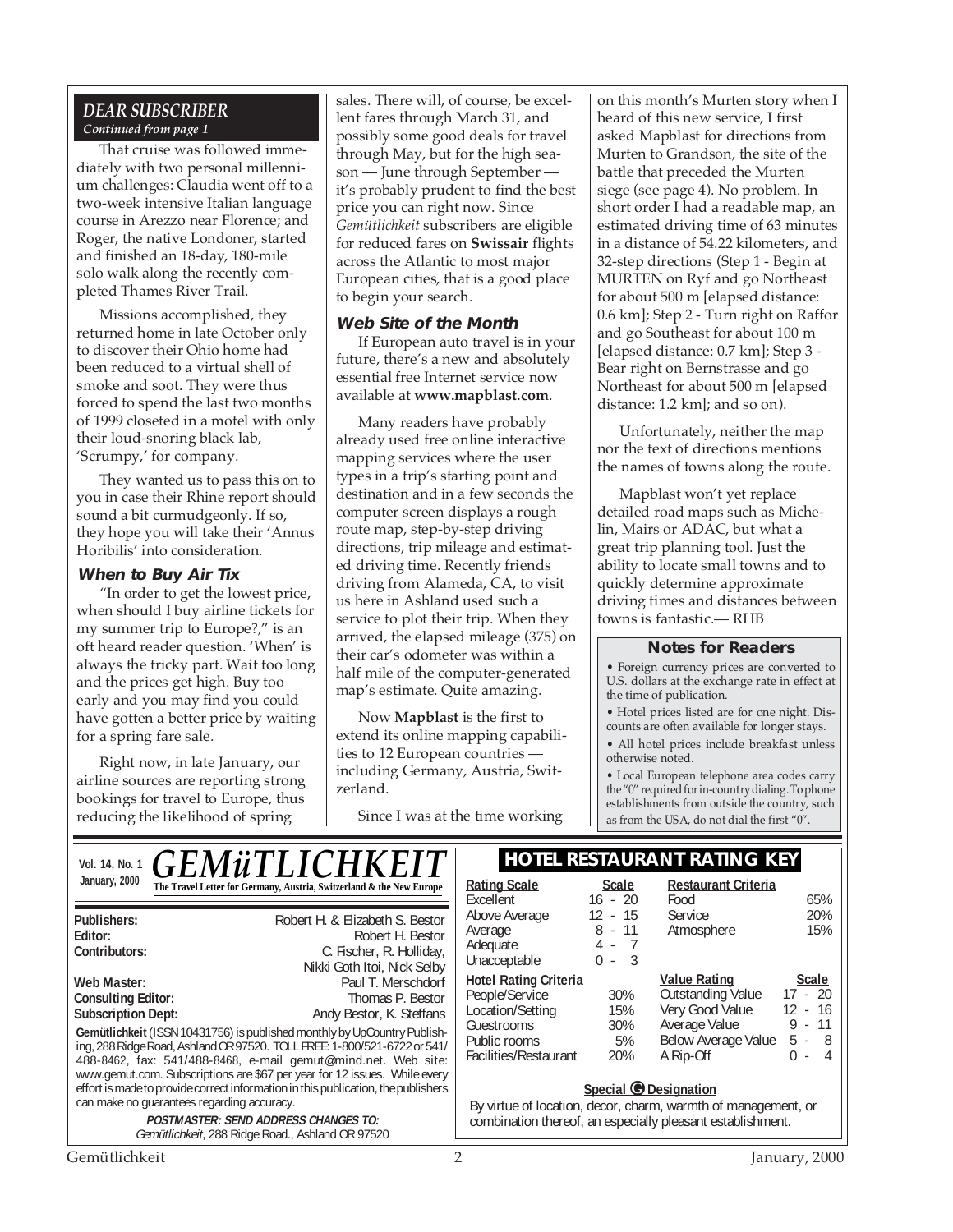#### *MURTEN Continued from page 1*

seen in a day — walk the streets of the town, climb a stairway and explore the ramparts, visit the Historical Museum — but a number of pleasant destinations are nearby. The town's railway station is walkable from all the hotels reviewed here and only a short train ride away are: Bern, the capital; the medieval city of Freibourg; and watchmaking mecca Neuchâtel. All are about 30 minutes by train. Avenches, a town with extensive Roman ruins is only six minutes down the track; and picturesque, cheese-making, Gruyères is less than two hours distant.

Each summer in Avenches, the Roman amphitheater is the site of outdoor opera performances and Murten hosts a summer classical music festival. Five golf courses are within a 30 minute drive.

Murten's lake is connected via canals to the much larger lakes of Neuchâtel (Neuenberger See) and Biel (Bieler See), making possible numerous water excursions. Cities on all three lakes can be accessed by boat from Murten. In fact, from Biel, at the end of the Bieler See, one can continue on the Aare river to Solothurn, though that trip cannot be completed in one day. A trip that *can* be done in a single day is to take a morning boat from Murten to Neuchâtel, then through the canal to the Bieler See arriving in Biel at 5:30pm. Return to Murten by train.

An excursion popular with locals is to go by boat from Murten to Praz on the opposite shore and return on foot via a lakeside walking path. The walk will take about two hours.

Though hotel rooms will surely be at a premium, June 22, the holiday celebrating the great victory over the Duke of Burgundy (see page 4) would be a fine time to visit. There is a great civic celebration with a parade, music, traditional costumes and fountains filled with fresh flowers.

#### **Murten Info**

**Population:** 5,200 **Altitude:** 458 meters/ 1,503 feet

#### **Distance From:**

| Bern      |  |
|-----------|--|
| Biel      |  |
| Freibourg |  |
|           |  |
| Geneva    |  |
| Zürich    |  |

 $31 \text{ km}/19 \text{ miles}$  $34 \text{ km}/21 \text{ miles}$  $16$  km/ $10$  miles  $122 \text{ km} / 76 \text{ miles}$  $153 \text{ km}/96 \text{ miles}$ 

**Tourist Information:** Murten Tourism, Franz Kirchgasse 6, CH-3280 Murten, tel. +41/026/670 5112, fax 670 4983, email: murtentourismus@bluewin.ch

• The tourist office offers free weekly sight-seeing tours.

**Hotel Deal:** Hotel and sight-seeing packages are also available through the tourist office: two nights' accommodations, a boat trip, and entrance to the **History Museum** are available for 110 Sfr. (\$69), 160 Sfr. (\$100), or 190 Sfr. (\$119), per person, depending on the class of hotel selected.

**Parking Meters:** Be aware of how Murten parking meters work. At a nearby kiosk you insert coins and punch in your car's license plate number.



#### Accommodations

Le Vieux Manoir au Lac It sits there on the road just outside Murten, a rambling, complicated wooden structure, sprouting a variety of turrets and gables. Impressive but not quite breathtaking.

That comes later, inside, at first sight of the hotel's main public rooms: wide windows overlooking park-like grounds and a lake; delicate Murano-glass chandeliers; inlaid wood floors; terra cotta tiles; rich wall and window fabrics; woodwork that whispers mastercraftsmen; and a perfect choice of colors, furniture, and fixtures. It's a show, but the line between opulence and kitsch is never crossed.

Add a fine restaurant, gorgeous

guest rooms, lush grounds, a lakeside location, faultless, congenial service and Le Vieux Manoir's selection as "1999 Hotel of the Year" by the prestigious European guidebook publisher, *Gault Millau*, makes perfect sense.

In recent years, a number of readers have touted this wonderful sanctuary, so we decided to see for ourselves. Our brief stay began with light lunches of perch filets in a superb lemon butter sauce and a feathery lobster and truffle lasagna. Two prices are offered for most menu items, depending on portion size. The smaller perch serving was 39 Sfr. (\$25) — 48 Sfr. (\$30) for the jumbo serving — and the lasagna was 32 Sfr. (\$20), one size fits all.

Afterward, we walked to the railway station and boarded a train to nearby (30 minutes) Freibourg, where the afternoon was spent browsing the old town. Had it been summer, we likely would have stayed at the hotel to sit by the lake with a book and a cool drink — with breaks for the occasional short swim — or perhaps have ventured onto the lake for some fishing (the hotel chef will cook your catch).

Dinner in the winter garden-style dining room, distinctive for its comfortable wicker furniture and blue and gold terra cotta floor tiles, was just informal enough that a blue blazer without a tie felt o.k. Women, however, will not be able to get by without a dress.

Fixed price menus range from 98 to 124 Sfr. (\$62-\$78) and include a multitude of courses. We passed on those, however, and started the meal with the usual mixed salads (16 Sfr./ \$10 each) followed by six "00 belon" oysters (36 Sfr./\$23) which we divided. The oysters were served over crushed ice with a peppery vinegar sauce and salads were what one expects at these prices, of the finest ingredients and tossed in a delicious dressing.

*Continued on page 4…* A grilled chicken breast was raised from the ordinary by a sauce flavored with truffles and nutty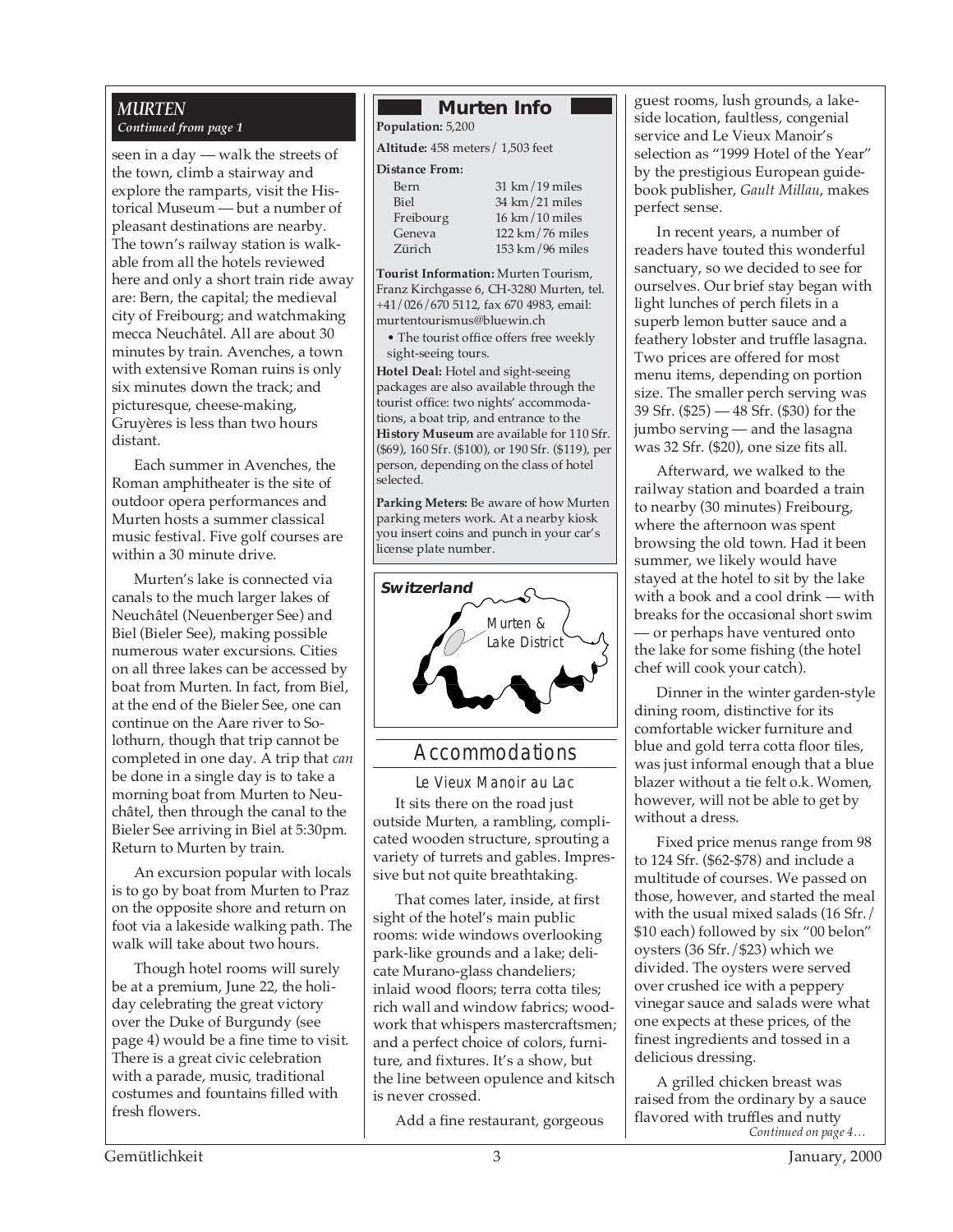#### *MURTEN Continued from page 3*

Jerusalem artichokes. The smaller serving — more than enough — cost 41 Sfr (\$26). A pistachio and kumquat sauce added an intriguing touch to a juicy saddle of venison (43 Sfr./\$27). The larger portion for both dishes was an additional 11 Sfr. (\$7).

Mu

We came down the home stretch with a variety of tastes from a cheese cart (18 Sfr./\$11 per person) that had been divided by origin, Switzerland and France. After that, we shared an assortment of refreshing, housemade sorbets (18 Sfr./\$11) served with fresh fruit.

In European restaurants of this caliber, just when you think you can't possibly handle even one more morsel of food, your waiter shows up with a plate of exquisite little cookies and chocolates. These were nibbled on while sipping glasses of port and wondering how quickly a second mortgage could be negotiated to pay the bill. (Perhaps it should be noted here that there is a much simpler and less expensive restaurant, the **Pinte de Meyriez**, in a separate building on hotel grounds. It was closed for renovation during our recent visit.)

Just as much care and thought has gone into furnishing and decorating Le Vieux Manoir's 30 sleeping chambers as the glorious public rooms. Each, of course, is a little masterpiece, with different shapes, sizes, fabrics and furniture. All come with the usual civilities plus walk-in closets, separate tubs and showers, heated towel racks, robes, and double sinks. Room Number 105 is done in a leopard skin motif and has a lake view; Number 106 has gingham draperies and bed covers, a separate sitting room, and a large balcony overlooking the lake; and in Number 111, a suite, the bed is in a tower room with seven windows surrounding it.

After 13 years of searching out the top hotels in all categories in Germany, Austria and Switzerland, we have seen most of the very best.

### **The Battle of Murten**

 $\boldsymbol{S}$ witzerland is well-known for its neutrality during the 20th century's two world wars, a fact that has obscured its previous reputation as having the toughest armies in all of Europe. In fact, through most of the second millennium when neighboring European countries required a little "outsourcing" to meet their military needs, the Swiss were everybody's first choice. Who did the Vatican turn to when it needed protection for the Pope? That's right, the Swiss Guards.

But tough as they were as hired swords, Swiss fighters were even better on their home grounds. Take the poor Duke of Burgundy a.k.a. Charles the Bold, a land grabbing Frenchman. In the late winter of 1476, he and an army of 30,000 showed up at the little town of Grandson near Lake Neuchâtel and made short, bloody work of a tiny Swiss garrison. Bad idea. Two days later the army of the Swiss Confederation, 18,000 strong, rolled in and showed 'ol Chuck how the sow ate the kraut. Not only did the Swiss kick a whole lot of French rear-end, they kept the Bold's artillery *and* his money.

But being Charles the Dumb as well as the Bold, he hitched up his pants, hired a new army and three months later went after another small Swiss town. This time it was the walled city of Murten to which he laid siege. Not for long, however. The Swiss Army, though not yet equipped with those many bladed Victorinox knives, came to the rescue on June 22, 1476, and this time they were weren't fooling around. Nearly 8,000 Burgundian soldiers were killed, many drowning in the only possible avenue of escape, Lake Murten (the breast stroke is not so easy when you're wearing armor). According to the *Michelin Green Guide for Switzerland*, the Duke survived but "a rich booty of fabrics, furs, and arms fell into the hands of the victors."

In Murten, they still talk about this great battle that saved the city. Each June 22nd there is a celebration and in the town's Historical Museum one can see some of the actual armor and weapons used at the battle. Much of what is displayed was captured from the French.

Grandson, site of the earlier battle, is about 80 minutes by train from Murten.

Charles the Bold? The following year, the Swiss bumped into him again at Nancy and he became Charles the Deceased.'М

Is Le Vieux Manoir "best of the best?" Possibly. A few may have a slightly better kitchen and some travelers want spa/exercise/indoor swimming facilities (the hotel has none), but all things considered Le Vieux Manoir au Lac is as good as any small hotel we've seen.

**Daily Rates:** Singles 260 to 380 Sfr (\$163-\$238), doubles 280 to 440 Sfr. (\$175-\$275), jr. suite 440 to 480 Sfr. (\$275-\$300), tower suite 520 (\$325). A four-course dinner on the half board plan is 75 Sfr. (\$47) per person. **Contact:** Le Vieux Manoir au Lac, Rue de Lausanne, CH-3280 Murten, tel. +41/026/678 61 61, fax 678 61 62, email: vieuxmanoir@bluewin.ch, web:www.vieuxmanoir.ch. Proprietors: Elisabeth and Erich Thomas.

**Rating:** QUALITY 19/20, VALUE 17/20

#### Schiff Am See

Just outside the city walls, on the lake, is the Hotel Schiff, our top choice in Murten proper. It has pleasant, well equipped rooms, some with lake views. You might ask for Number four, a double with three windows and a lakeside balcony. There is yet another window in the airy bathroom. Another pleasant room is Number 15 with a small sitting area and lake view.

The hotel's Lord Nelson restaurant, popular with locals, has fine views of the lake as do several terraces used for good weather dining.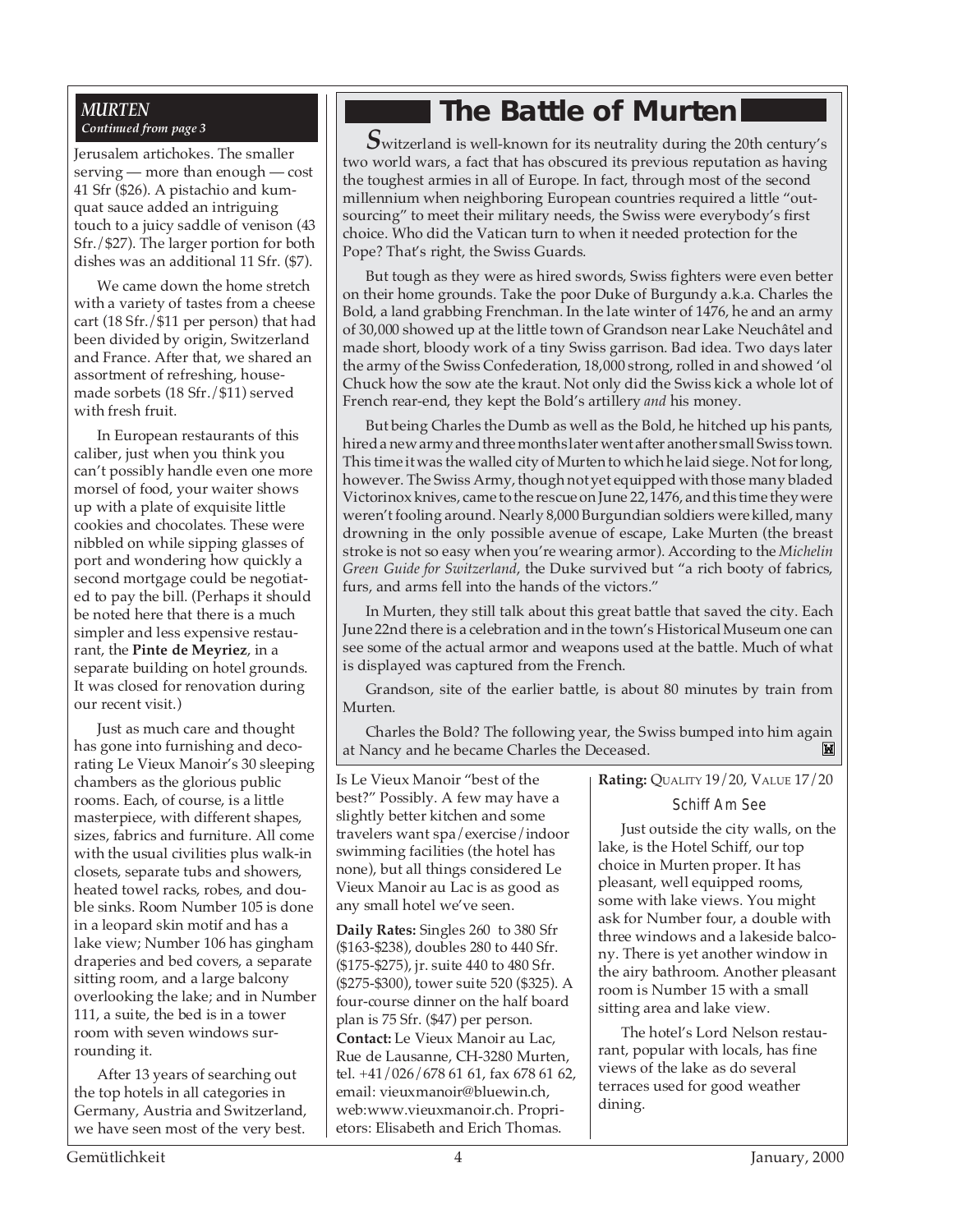#### The hotel has no lift.

**Daily Rates:** Singles 100 to 140 Sfr. (\$63-\$88) doubles 170-280 Sfr. (\$106- \$175)

**Contact:** Schiff Am See, CH-3280 Murten, tel. +41/026/670 27 01, fax 670 35 31, email: schiff.murten@hitline.ch. Proprietor: Pierre Lehmann

**Rating:** QUALITY 13/20, VALUE 10/20

#### Weisses Kreuz

In the very center of the old walled town, the Weisses Kreuz offers nine spacious guestrooms spread over two venerable buildings. Most rooms have antique furnishings, high ceilings, and inlaid and herringbone wood floors. Six have lake views. Our choice is Number 33, a spacious double with ceiling beams, oriental rugs over the inlaid floors and a seven-foot tall antique clock.

Our only criticism of these accommodations is that some guestrooms are so large in relation to their furnishings that there is a feeling of coldness and austerity. Better furniture groupings and a well-placed screen or two might make them feel a bit more cozy.

The welcome is warm and the location couldn't be better.

**Contact:** Weisses Kreuz, Rathausgasse 31, CH-3280 Murten, tel. +41/ 026/670 26 41, fax 670 28 66, email: info@weisses-kreuz.ch, web: www.weisses-kreuz.ch. Proprietors: Alice and Daniel Bischoff **Daily Rates:** Singles 90 to 160 Sfr. (\$56-\$100) doubles 160-250 Sfr. (\$100-\$156)

**Rating: QUALITY 11/20, VALUE 12/20 Murtenhof** 

The hotel's fortress-like facade, with black and yellow striped shutters, is appealing. However, it's bizarrely decorated rooms in a variety of themes are a little too "over the top" for us.

**Daily Rates:** Singles 100 to 180 Sfr. (\$63-\$113) doubles 130-240 Sfr. (\$81- \$150)

**Contact:** Murtenhof, Rathausgasse 1-3, CH-3280 Murten, tel. +41/026/ 672 90 30, fax 672 90 39. Proprietors: Joachim family **Rating:** QUALITY 8/20, VALUE 5/20 K

*RHINE JOURNEY Continued from page 1*

day schedule on its books, an available berth and also permitted us to jump ship in Strasbourg a day early, instead of carrying on to endstation, Basel.

KD (short for "Köln-Düsseldorf") also happens to be the largest and most venerable passenger line on the European continent, morphing into its current moniker from the Prussian Rhine Steamship Company of Cologne which first began navigating the river way back in 1826, a mere decade after the very first steamship made its tentative way up or down (history doesn't tell us which) this 1,000 kilometer long scenic and commercial artery.

Now, after some 175 years of Rhine cruising, they've naturally outgrown their initial itinerary and have expanded to such an extent that they currently operate almost 400 cruises along a multitude of Europe's prime rivers and canals including the Elbe, Danube, Main, Neckar, Saar as well the Seine, Rhône and Saone.

This means that besides swanning around in their own backyard, they also drop anchors in Austria, Holland, Switzerland, Slovakia, the Czech Republic and France.

KD's US-based team whom we called for reservations and other pertinencies were, from the outset, the very essence of courtesy, helpfulness and efficiency. And joy of joys, Wunder of Wunders, you can actually reach them by phone without going circular or even being put on  $hold - (800-346-6525).$ 

A further KD Cruise plus — from our standpoint at least — was the bus the company operates between Amsterdam Airport (Schipol) and the Britannia's Düsseldorf embarkation point. And while it did mean cooling our heels in Amsterdam for the better part of a day after a nonstop night flight from Detroit, there

are certainly far worse places to cool heels.

For Amsterdam these days is the epitome of laid-back 'laissez faire'...and considerably sanitized from its trashy 60s hippydom, so a canal ride, a stroll through the old town, and a Dutch lunch pleasantly took care of the six-hour layover.

As KD, among its other many services, also arranges hotel accommodations for clients on request, the chartered bus does spend rather a long time gathering up guests from the various pickup points around Amsterdam before beginning its three-hour Autobahn run into Northern Germany.

Despite several delays we still pulled up next to the Düsseldorf loading dock in plenty of time to check into our cabin, knock back a quick cocktail and sample the buffet table before attending the all important 9pm orientation meeting. That first onboard meal set the tone for good things to come with great platters of smoked fish, beef, ham, roast pork and turkey, a variety of fresh salads, several hot dishes, an extensive array of cheese and bread and some very decadent desserts.

It was at the postprandial orientation meeting, incidentally, that the only real hiccup of the voyage occurred. A minor contretemps in which a handful of Italian-speaking passengers stormed out of the meeting because the orientation was not translated to their language. Unpleasant for all but it did get the trip off to an interesting, if controversial start.

*Continued on page 6…* After Dagmar Seier, our youthful guide-cum-activity director, explained the ins and outs of shipboard living, the dining arrangements, optional excursions, organized activities, that sort of thing, we all lined up, (friends and Romans included) outside the ship's only restaurant to select tables and dining companions for lunches and dinners, sign up for excursions — and for the much advertised "BIP" — an acronym whose provenance we've frank-

Gemütlichkeit 5 January, 2000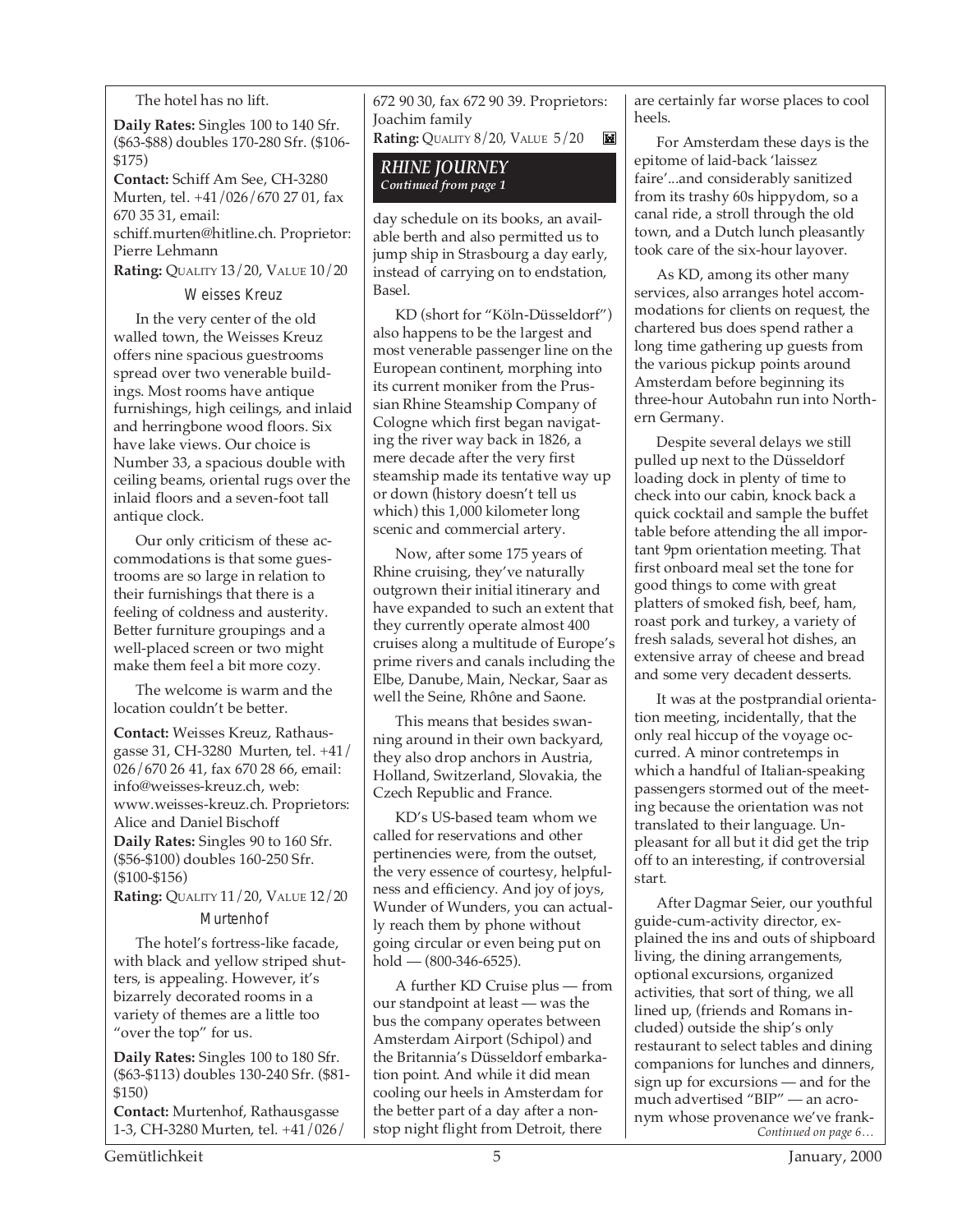#### *RHINE JOURNEY Continued from page 5*

ly forgotten, but whose significance is that for a 90 DM (\$47) up-charge one can enjoy specially selected wines, beers as well as nonalcoholic beverages with meals. It includes an invite to attend a special back-of-theboat "BIP Party *mit Musik*" near the end of the cruise. Booze and Ooompa-pa. We signed. Of course.

By next morning, after a good night's sleep in our ultra-compact but comfortable outside cabin ("Light packing makes for Better Living," Holliday/Fischer 1999) and a complete German style buffet breakfast of meats, cheeses, bread, fruit, cereal, yogurt and juices along with eggs, bacon, sausage, and pancakes cooked to order, we were ready to take on whatever the mighty Rhine had to offer.

Quite a lot as it turned out. And all efficiently previewed in a daily yellow news sheet slipped under the cabin door during the night.

It should be noted too, that as the ship ties up at night, sleeping on board the M/S Britannia is a pleasant, if somewhat lonely experience...single beds that turn into sofas during the day were the order of the day for the particular level of cabin comfort and cost we had selected.... and we were invariably gently rocked off to sleep to the rhythmic sound of Rhine*wasser* slapping softly against steel hull. Sort of like napping on a waterbed with built-in sound effects.

From then on, the days and nights passed according to one's own personal desires, appetites and activity levels.

#### **Shore Activities**

Each day there was an optional excursion available with prices ranging from 24 to 55 DM (\$13-\$29). And while we personally participated in only two of them, word on the water was that the quality and value of these excursions varied considerably. Some were super. Others less so. But as these outings were not

actually under KD's direct control, it's difficult to hold them to account for any inadequacies. (One might suggest a closer monitoring of the subcontractors, however.)

From reports ... and our own experiences ... the 2 1/2 hour city tour of Cologne was well run and informative, an excellent value at 32 DM (\$17). The excursions to Heidelberg and Strasbourg, on the other hand, were neither recommendable ...nor inexpensive...at 55 DM (\$29) and 40 DM (\$21) respectively.

On our Strasbourg tour, for example, we spent most of the ground time walking from a bus parking lot to the cathedral and then waiting for a 12th century astronomical clock to perform some meager and almost indefinable mechanical gyration.

The guide then gave us one or two more general ecclesiastical explanations of the cathedral interior before running off and leaving us to amuse ourselves in the adjacent square for the better part of an hour.

In retrospect, one might be better off organizing one's own city sightseeing whenever possible as most of the highlights are within walking distance and a local guide book would probably tell you all you need to know.

(Further, we were a bit disappointed that on the up-river schedule, there were no opportunities to visit any of the pretty riverside villages and small towns that give the Rhine so much of its character.)

We did sign on for the winetasting tour held in the ancient cliff cellars of the Weinhaus Schwaab in Koblenz.

The cellar atmosphere alone should have made for a pleasant evening but unfortunately too many wine tasters...in too confined a space...and not enough staff...meant that we all felt a bit short changed by the event.

To be fair, too, we don't have that much experience with the region's Rieslings and are therefore not adequately qualified to comment on the nuances of the six Spätlese and Auslese wines offered. Suffice to say they were typical and eminently drinkable. However, the rather frantic atmosphere and the cramped conditions made for a less than leisurely wine tasting evening. That said, the 24 DM (\$13) per person charge was not a bank-buster either.

#### **Entertainment**

Back on board the Britannia, there never seemed a lack of things designed to amuse and entertain...in a low key sort of way. From the well meant if slightly goofy games and activities organized by Dagmar...to the regularly scheduled cocktail parties...and a "crew show" with magic, in which your intrepid scribbler (in the spirit of investigative reporting, of course) somehow found himself trussed up in a sack with a quite voluptuous blonde. *Oh, mein Gott*!

As in all cruises, food figures heavily in the daily agenda. The substantial breakfast served between 7:30 and 9:30am is followed at 12:30pm by an enormous lunch, midafternoon tea/coffee with a selection of elaborate cakes and tarts and finally, a five-course dinner.

The menus were consistently more interesting than ordinary German fare although the framework was still conservatively meat and potatoes. One day, lunch began with homemade tomato cream soup, and a choice of chicken breast with curry sauce (VERY mild) or cod fish in white wine sauce and ended with *Rote Grutze* (red berries) and whipped cream.

Dinner led off each evening with either soup or seafood cocktail followed by an extensive salad buffet, choice of two hearty entrees like braised leg of lamb or roast breast of turkey, a number of very fancy desserts and an admirable table of cheeses, bread and fruit.

The food was beautifully presented both on the buffet tables and individual dinner plates, with well thought out color schemes and plenty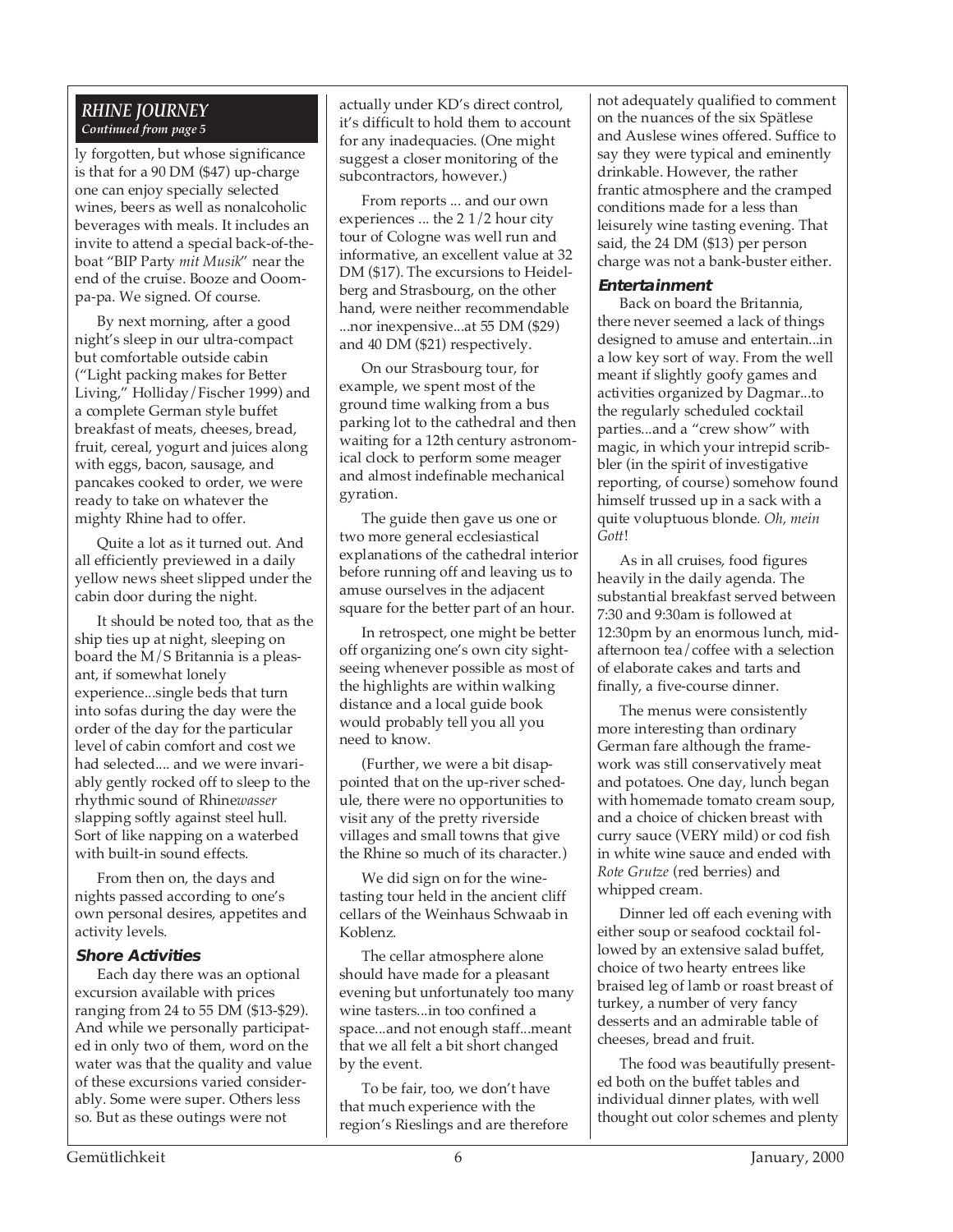of fresh herbs. Even more important, the service was expert and focused. Each waiter was responsible for just two tables of six so there was plenty of personal attention for everyone during the leisurely meals.

When not eating, sleeping or excursioning, the time was spent pleasantly idling...above or below decks according to weather...and watching the passing river life. As one of Europe's busiest and most important commercial waterways, there was rarely a shortage of colorful barge traffic to study and scenery to enjoy.

The most gorgeous of it — and the main reason that the Rhine has been cruised since 1816 — came on day three on the incredibly beautiful and rightly famous stretch between Koblenz and Mainz.

Here, finally, was "Rhine Romanticism" in all it's traditional glory. Evocative stuff. With cliff top castles, charming riverside villages, vine covered hills and wooded islands...and picturesque ruins popping up at every twist and loop.

This was the splendid, mystic Rhine immortalized in the music of Wagner, the poetry of Holderlin and Heine, and the paintings of Turner. And at the climactic kilometer 554, with the Lorelei in our sights, we could almost hear the sirens singing Heine's famous song, "I know not for what I am yearning." This day alone was worth the price of the trip.

A few hours, two deep locks and an energetic 'BIP' party later, we reached Strasbourg and the end of our cruise. The M/V Britannia itself would continue on for another 80 miles or so to Basel before starting the return voyage to Cologne.

So what did we really think of our Rhine River cruise?

Well, relaxing, comfortable, low pressure, excellent value...all come to mind. Plus it's a most peaceful and enjoyable way of getting over any residual jet lag.

We believe however, that cruising the Rhine should come with

written warnings. Like, river cruising can lead to obesity, high cholesterol and lethargy. In addition, and rather curiously, for a couple of curmudgeonly non-cruisers like us, it can also be highly addictive.

So watch out Elbe and Danube et al...we'll probably be coming up your lazy river real soon.

#### **Additional cruise facts:**

*KD River Cruises of Europe*

*Phone: East Coast 800-346-6525, West Coast 800-858-8587; Web: www.rivercruises.com*

*2000 Prices: Düsseldorf-Basel, four nights - \$710-\$1,330; Basel-Dusseldorf, three nights - \$590-\$1,100*

*M/V Britannia was built in 1969 and is called by her captain, Antonius van Ingen, "the old lady of the Rhine in her best years."*

## **READERS' FORUM**

#### **Bavaria, Odenwald Tips**

My wife and I would like to advise your readers of a delightful hotel in Bavaria. It is the **Hotel Eibsee** in Grainau, approximately six kilometers from Garmisch-Partenkirchen. It is located on Lake Eibsee, halfway up the base of the Zugspitz, and has the most spectacular views in the whole area. Rooms start at \$60 to \$175 for a suite. Suite 137 overlooking the lake and the mountains is breathtaking. Food was wonderful and a snowstorm made for a fairytale setting.

But the most engaging time we spent was in a little town called Michelstadt, about 40 km from Eberbach on the Neckar. This walled city was mentioned in *German Life* magazine. We visited because of an article about a world champion pastry chef, Bernd Seifert, owner of **Zum Cafe Seifert**. This gem of a little town buried in the Odenwald, must be seen by your readers.

We found the cafe at 17 Braunstrasse and were delighted to have Herr Seifert come out and sit with us for over an hour. He indeed is a world champion chef with many awards to his credit. He supplies the renowned **Sacher Hotel** in Vienna as well as many others throughout Europe. His pastries were the finest we have ever tasted in Germany. He specializes in candies made with a variety of fruits and herbs and his dark chocolate candies with saffron, thyme and other spices are unsurpassed.

He spent time explaining his ideas on dessert cooking and just delighted us with his willingness to talk and share his ideas and companionship. This stop must be included by your readers and indeed will be a permanent one on our trips into and near the Odenwald.

> COLIN MCGOWAN MARRIOTTSVILLE MD

#### **How Now, Brown House?**

I think Bob Gillespie (Sept. '99), is mistaken about the **Brown House's** demise in Munich. True, the original Brown House (called "Brownie House" by some oldtimers) is no longer there.

But adjacent to the original location is the Brown House of the '30s and today; one of two almost identical buildings a half-block apart. It is just off Maximillian Platz, about 1.5 miles west of the Opera House. About two blocks west of the Mercedes Benz showroom is a rather insignificant memorial to the survivors of NSDAP (with an eternal flame).

Traveling on west, you reach the Brown House which was the site of the signing of the Munich Agreement in 1938 in Hitler's office. We have visited there four or five times and easily recognized the office by its size and the fireplace which is seen on period newsreel film.

We have also confirmed this with people who work in the building which is now a music school. You will also see the marble staircase to the second floor where the Hitler office is located.

*Continued on page 8…* The Burgerbräukeller, where the 1923 *Putsch* departed to the Felderherrnhalle, was just east of the Isar